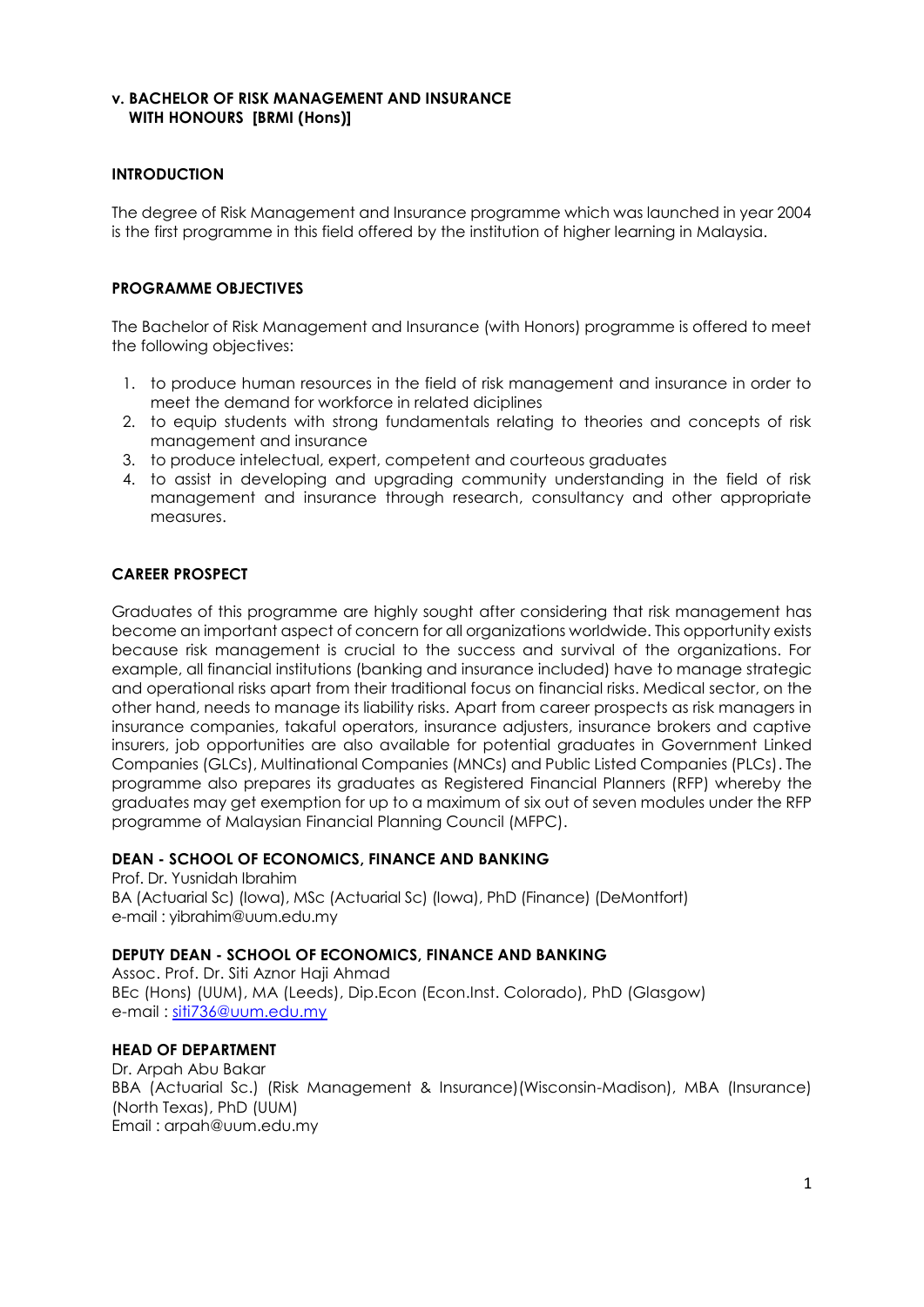### **PROGRAMME COORDINATOR**

Dr. Diara Md. Jadi BBA (UUM), MSc (Insurance & Risk Management)(City Uni.) PhD (Risk Management & Insurance)(Uni. of Bradford) Email : diara@uum.edu.my

#### **VISITING ASSOCIATE ROFESSOR**

Assoc. Prof. Dr. Abdelnaser Omran High Diploma (Sanitary Engineering), Higher Professional Institute of Engineers, Libya, BSc (Civil Engineering) (Libya), MSc (Project Management) (USM), PhD (Environment Management & Engineering) (USM) Email: omran@uum.edu.my

#### **SENIOR LECTURERS**

Dr. Arpah Abu Bakar BBA (Actuarial Sc.) (Risk Management & Insurance)(Wisconsin-Madison), MBA (Insurance) (North Texas), PhD (UUM) Email : arpah@uum.edu.my

Dr. Diara Md. Jadi BBA (UUM), MSc (Insurance & Risk Management)(City Uni.) PhD (Risk Management & Insurance)(Uni. of Bradford) Email : diara@uum.edu.my

Dr. Habibah Tolos Dip. Actuarial Sc. (UiTM), BSBA (Actuarial Sc.) (Hartford), MA (Mgt Systems) (Hull), PhD (Retirement Systems) (Hull) Email : habibaht@uum.edu.my

Dr. Lim Chee Chee BBA (Hons), MSc (Management) (UUM), PhD (City Univ.) Email : cclim@uum.edu.my

Dr. Norlida Abdul Manab DPA (UiTM), BBA (Hons), MSc (Fin) (UUM/BAe), PhD (UiTM) Email : [norlida@uum.edu.my](mailto:norlida@uum.edu.my)

#### **LECTURERS**

Norliza Dasahi BSc (Actuarial Sc.) (Roosevelt Univ), MSc (Actuarial Sc.) (City Univ.), Syariah RFP Email : norliza@uum.edu.my

Shahrul Nizam Ahmad DBS, BBA (Ins) (UiTM), MCom (Risk Mgt & Ins) (New South Wales), IFP Email : shahrul@uum.edu.my

Zairol Azhar Auzzir DBS, BBA (Finance) (UiTM), MSc (Risk Mgmt.) (Glasgow Caledonian Univ.) Email: zairol@uum.edu.my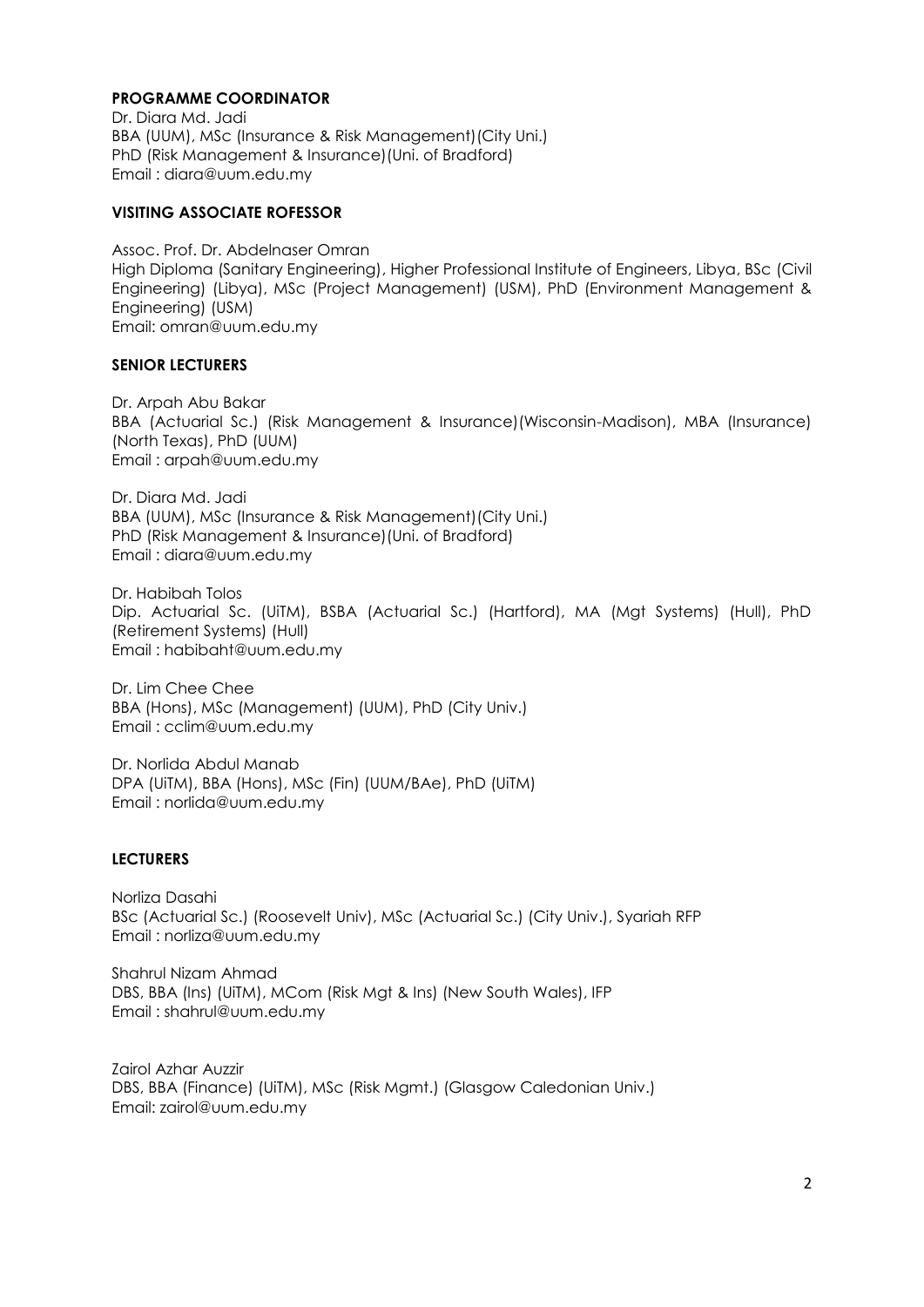## **PROGRAMME STRUCTURE FOR THE BACHELOR OF RISK MANAGEMENT AND INSURANCE WITH HONOURS**

## **[BRMI (HONS)]**

The programme consists of the following **FIVE (5)** components:

| <b>COMPONENT</b>            | <b>CREDIT</b><br><b>HOURS</b> |
|-----------------------------|-------------------------------|
| A. UNIVERSITY CORE COURSES  | 25                            |
| <b>PROGRAMME CORE</b><br>B. | 71                            |
| <b>COURSES</b>              |                               |
| <b>MINOR</b>                | 18                            |
| D. PROGRAMME FLECTIVES      | 12                            |
| <b>COURSES</b>              |                               |
| <b>FREE ELECTIVE</b>        | 3                             |
| <b>TOTAL CREDIT HOURS</b>   | <b>129 HOUR</b>               |

To be awarded a Bachelor of Risk Management and Insurance with Honours, a student is required to take and pass a **minimum of 129 credit hours** which include courses in the programme structure as shown below:

## **A. UNIVERSITY CORE COURSES (25 CREDIT HOURS)**

| Code            | Course                                | Credit<br><b>Hours</b> |
|-----------------|---------------------------------------|------------------------|
| SADE1013        | Fundamentals of Entrepreneurship      | 3                      |
| <b>SADN1013</b> | <b>Islamic and Asian Civilization</b> | 3                      |
| SADN1033        | <b>Malaysian Nationhood Studies</b>   | 3                      |
| <b>SADN1043</b> | <b>Ethnic Relationship</b>            | 3                      |
| SBLE1063        | <b>English Proficiency I</b>          | 3                      |
| SBLE2113        | <b>English Proficiency II</b>         | 3                      |
| SBLE3123        | <b>English Proficiency III</b>        | 3                      |
| VXXXXXXX        | Co-Curriculum                         |                        |

Choose any of the Co-Curriculum courses. Students are subjected to conditions determined by the respective courses.

## **B. PROGRAMME CORE ( 71 CREDIT HOURS)**

| Code            | <b>Name</b>                                    | Credit<br>hours | Prerequisite                        |
|-----------------|------------------------------------------------|-----------------|-------------------------------------|
| BEEB1013        | Principles of<br>Economics                     | 3               | <b>NONE</b>                         |
| BEEB2033        | <b>Applied Economics</b>                       | 3               | BEEB1013 Principles of<br>Economics |
| <b>BKAF1023</b> | Introduction to<br><b>Financial Accounting</b> | 3               | <b>NONE</b>                         |
| <b>BPMM1013</b> | Introduction to<br>Marketing                   | 3               | <b>NONE</b>                         |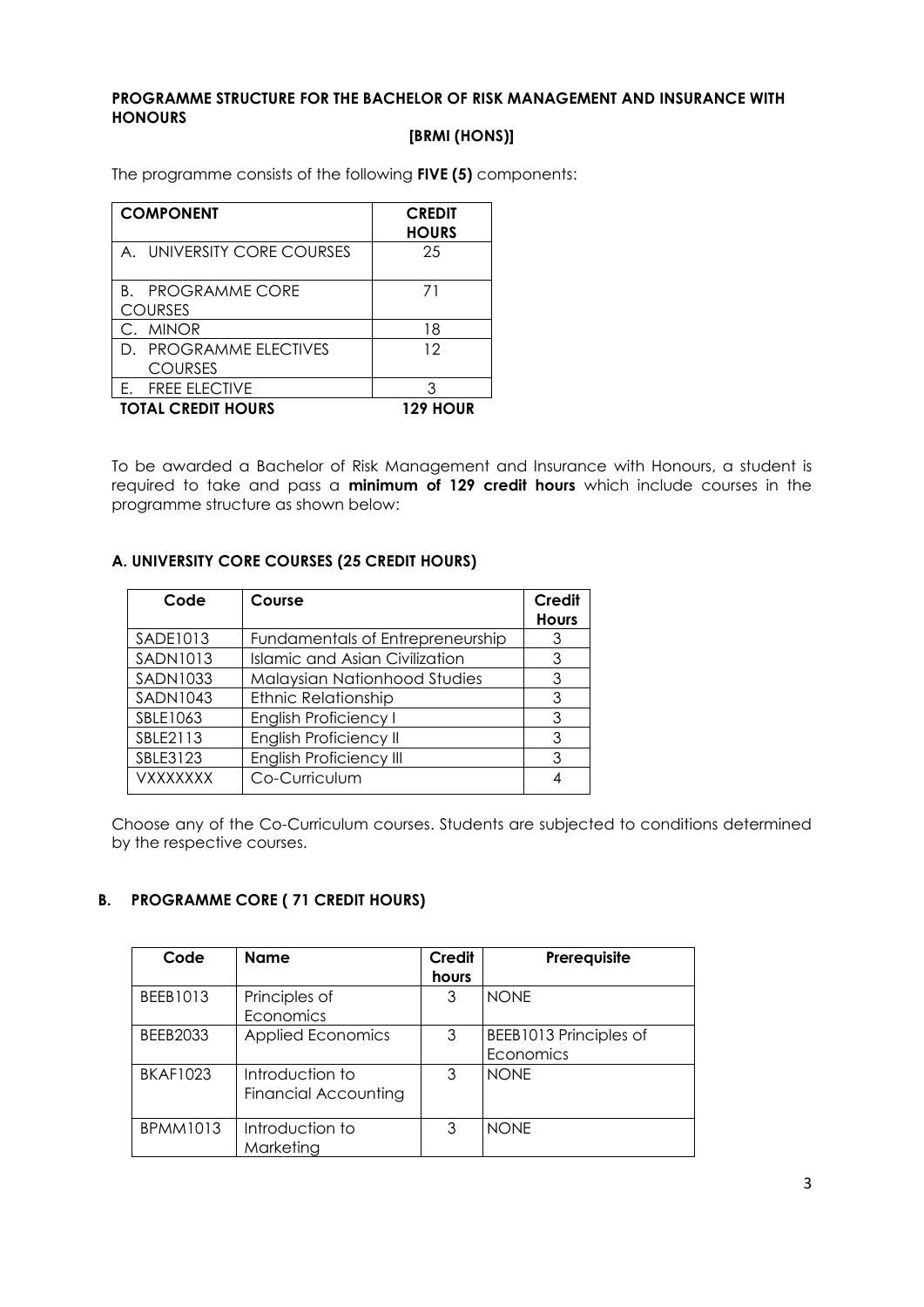| <b>BPMN3023</b> | Strategic<br>Management                          | 3 | Have taken and passed<br>100 credit hours                                                                                                            |
|-----------------|--------------------------------------------------|---|------------------------------------------------------------------------------------------------------------------------------------------------------|
| <b>BPMN1013</b> | Introduction to<br>Management                    | 3 | <b>NONE</b>                                                                                                                                          |
| <b>BPMN3123</b> | <b>Management Ethics</b>                         | 3 | <b>NONE</b>                                                                                                                                          |
| <b>BPMN3143</b> | Research<br>Methodology                          | 3 | SQQS1013 Elementary<br>Statistics <b>AND</b> have<br>completed at least 70<br>credit hours                                                           |
| <b>BWFF2033</b> | Financial<br>Management                          | 3 | BKAF1023 Introduction to<br>Financial Accounting OR<br><b>BKAL1013 Business</b><br>Accounting OR BKAR1013<br>Financial Accounting and<br>Reporting I |
| <b>BWFF2043</b> | Financial<br>Advanced<br>Management              | 3 | <b>BWFF2033 Financial</b><br>Management                                                                                                              |
| <b>BWRR1013</b> | <b>Risk and Insurance</b>                        | 3 | <b>NONE</b>                                                                                                                                          |
| <b>BWRR3033</b> | <b>Risk Management</b>                           | 3 | <b>BWFF2033 Financial</b><br>Management                                                                                                              |
| <b>BWRR3043</b> | <b>Benefits</b><br>Employee<br>Management        | 3 | BWRR1013 Risk and<br>Insurance AND BWFF2033<br><b>Financial Management</b>                                                                           |
| <b>BWRR3093</b> | Risk Management<br>and Insurance<br>Seminar      | 3 | Final Year AND Have<br>completed at least 100<br>credit hours                                                                                        |
| <b>BWRR3123</b> | Corporate<br>Governance                          | 3 | <b>NONE</b>                                                                                                                                          |
| <b>BWRR3133</b> | Risk Analysis and<br><b>Decision Making</b>      | 3 | BWRR1013 Risk and<br>Insurance AND BWFF2043<br><b>Advanced Financial</b><br>Management                                                               |
| <b>BWRR3143</b> | Property and Liability<br><b>Risk Management</b> | 3 | BWRR1013 Risk and<br>Insurance                                                                                                                       |
| <b>BWRR3153</b> | <b>Risk Financing</b>                            | 3 | BWRR1013 Risk and<br>Insurance AND BWFF2043<br><b>Advanced Financial</b><br>Management                                                               |
| <b>GLUL2023</b> | <b>Business Law</b>                              | 3 | <b>NONE</b>                                                                                                                                          |
| SQQS1013        | Introduction to<br><b>Statistics</b>             | 3 | <b>NONE</b>                                                                                                                                          |
| STID1103        | Computer<br>Application to<br>Management         | 3 | <b>NONE</b>                                                                                                                                          |
| <b>BWRX4908</b> | Practicum                                        | 8 | Have taken and pass all<br>courses under the<br>programe structure                                                                                   |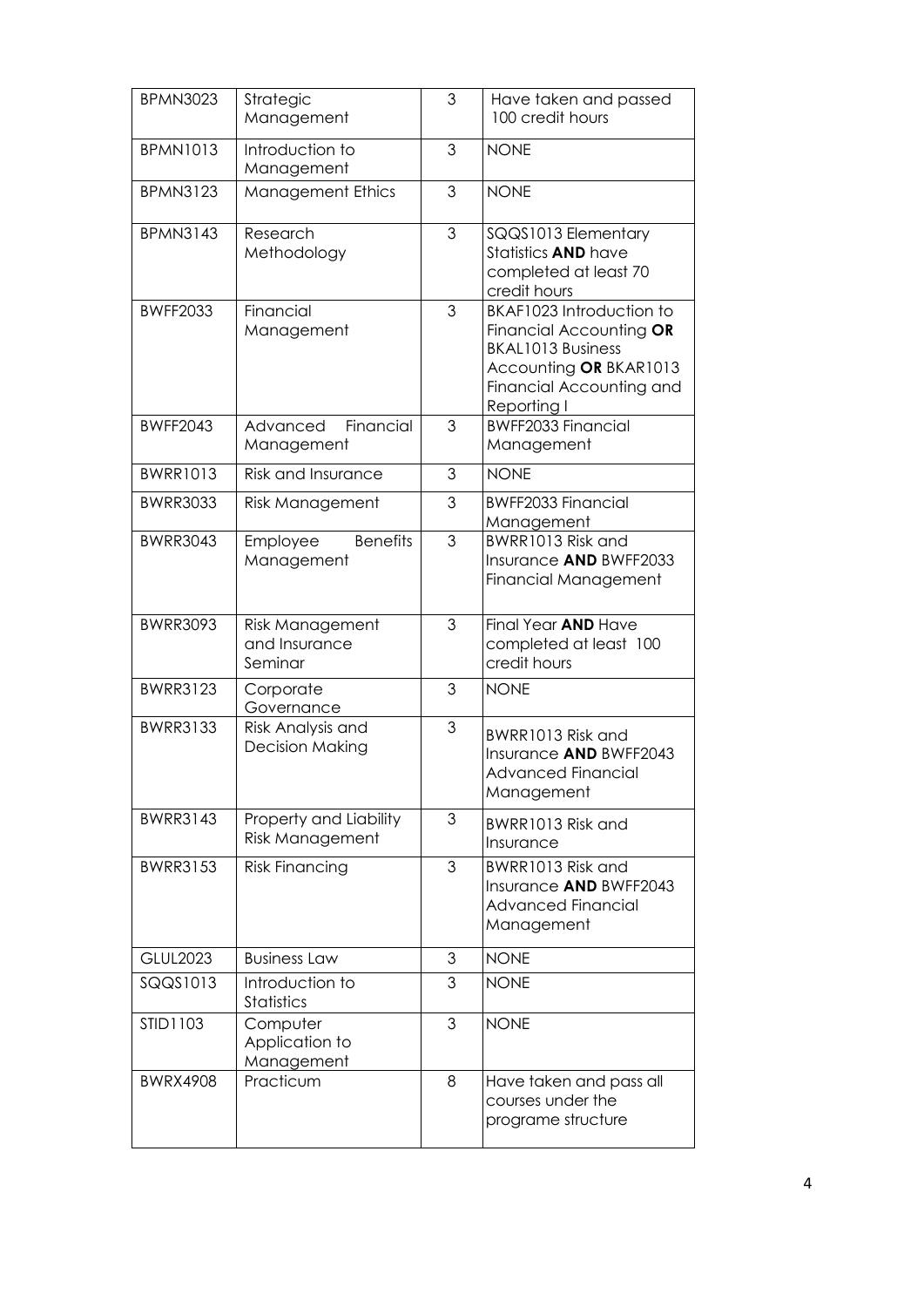# **C. MINOR (18 CREDIT HOURS)**

Students **MUST** choose **ONE (1)** Minor from the following **FOUR (4)** fields of minor:

# **1) INDUSTRIAL STATISTICS** offered by School of Quantitative, SQS

Students **MUST** choose **SIX (6)** courses from the following list:

| Code            | <b>Course Name</b>                        | <b>Credit</b><br>hours | Prerequisite                                                           |
|-----------------|-------------------------------------------|------------------------|------------------------------------------------------------------------|
| <b>SQQM1034</b> | Calculus I                                | 4                      | <b>NONE</b>                                                            |
| SQQM2023        | Linear Algebra                            | 3                      | SQQM1034 Calculus I<br>OR SQQM1023<br><b>Managerial Mathematics</b>    |
| SQQS1033        | Data Exploratory and<br>Generalisation    | 3                      | <b>NONE</b>                                                            |
| SQQS1043        | Probability and<br><b>Statistics</b>      | 3                      | SQQS1033 Data<br>Exploratory and<br>Generalisation                     |
| SQQS2063        | <b>Inferential Statistics</b>             | 3                      | SQQS1043 Probability<br>and Statistics                                 |
| SQQS2073        | <b>Regression Modelling</b>               | 3                      | SQQS2063 Inferential<br>Statistics<br>OR<br>SQQM2023 Linear<br>Algebra |
| SQQS2083        | Sampling Techniques                       | 3                      | SQQS2063 Inferential<br>Statistics                                     |
| SQQS3063        | <b>Statistical Quality</b><br>Improvement | 3                      | SQQS2063 Inferential<br><b>Statistics</b>                              |
| SQQS3153        | Non Parametric<br>Methods                 | 3                      | SQQS2063 Inferential<br>Statistics                                     |
| SQQS3163        | <b>Forecasting Methods</b>                | 3                      | SQQS2073 Regression<br>Modelling                                       |
| SQQP3023        | <b>Decision Modelling</b>                 | 3                      | <b>NONE</b>                                                            |

**OR**

# **2) ACCOUNTING** offered by School of Accountancy (SOA)

Students **MUST** choose **SIX (6)** courses from the following list:

| Code | <b>Course Name</b> | <b>Credit</b> | Prerequisite |
|------|--------------------|---------------|--------------|
|      |                    | hours         |              |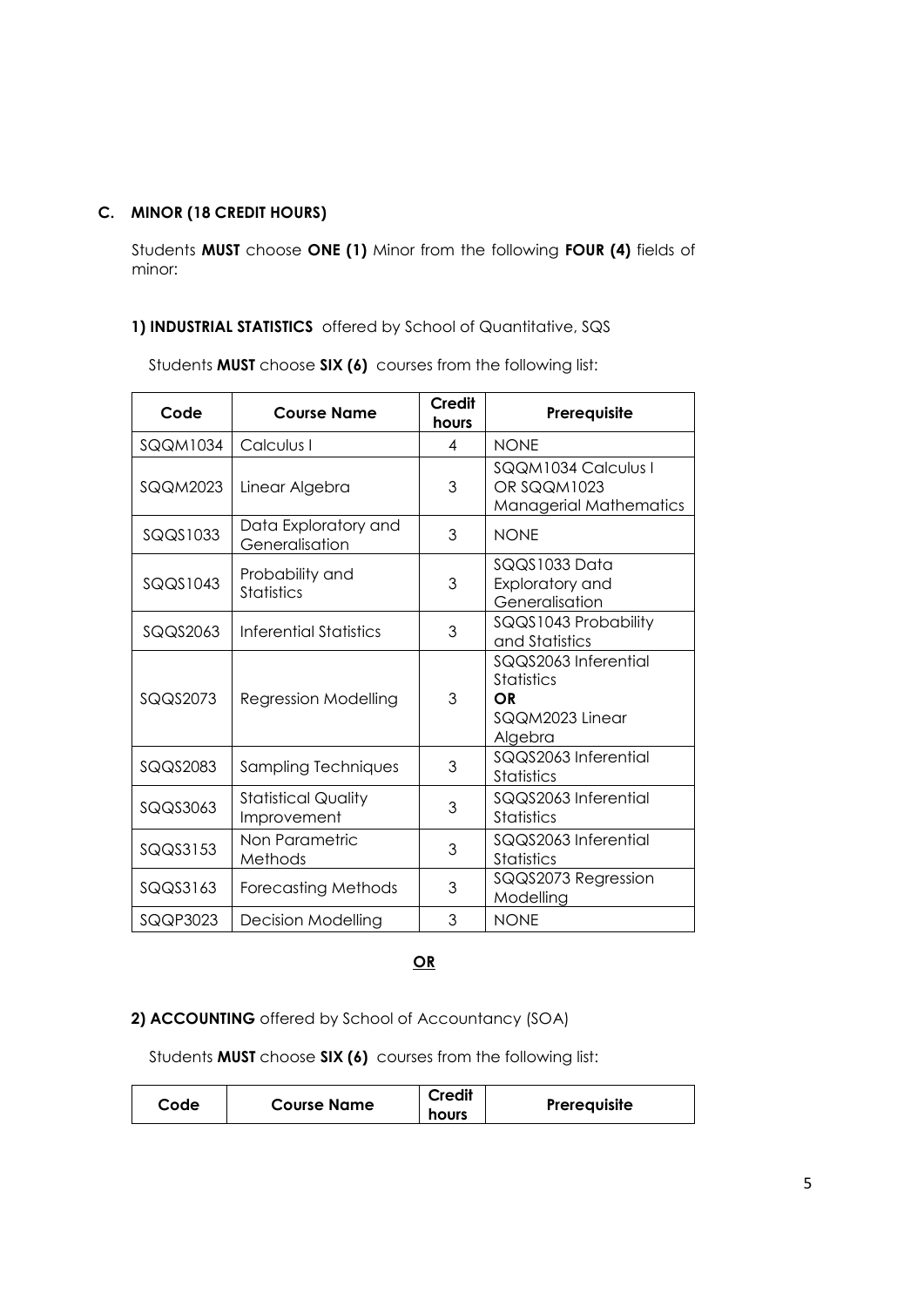| <b>BKAA2013</b> | Audit and Assurance I                           | 3 | BKAR1013 Financial<br>Accounting and<br>Reporting I<br><b>OR</b><br><b>BKAL1013 Business</b><br>Accounting OR BKAF1023<br>Introduction to Financial<br>Accounting<br>BKAA2013 Audit and            |
|-----------------|-------------------------------------------------|---|----------------------------------------------------------------------------------------------------------------------------------------------------------------------------------------------------|
| <b>BKAA3023</b> | Audit and Assurance II                          | 3 | Assurance I                                                                                                                                                                                        |
| <b>BKAR1013</b> | <b>Financial Accounting</b><br>and Reporting I  | 3 | <b>BKAL1013 Business</b><br>Accounting<br>OR<br>BKAF1023 Introduction to<br><b>Financial Accounting</b>                                                                                            |
| <b>BKAR2023</b> | <b>Financial Accounting</b><br>and Reporting II | 3 | <b>BKAR1013 Financial</b><br>Accounting and<br>Reporting I                                                                                                                                         |
| <b>BKAM2013</b> | Management<br>Accounting I                      | 3 | BKAR1013 Financial<br>Accounting and<br>Reporting I<br><b>OR</b><br><b>BKAL1013 Business</b><br>Accounting OR BKAF1023<br>Introduction to Financial<br>Accounting                                  |
| <b>BKAM3023</b> | Management<br>Accounting II                     | 3 | BKAM2013 Management<br>Accounting I                                                                                                                                                                |
| <b>BKAS2013</b> | Accounting<br>Information System                | 3 | <b>BKAR1013 Financial</b><br>Accounting and<br>Reporting $\overline{\mathsf{I}}$ OR<br><b>BKAL1013 Business</b><br>Accounting OR BKAF1023<br><b>Introduction to Financial</b><br><b>Accounting</b> |
| <b>BKAS2123</b> | Accounting System<br>Analysis and Design        | 3 | BKAS2013 Accounting<br>Information System                                                                                                                                                          |
| <b>BKAT2013</b> | Principles of Taxation                          | 3 | <b>BKAR1013 Financial</b><br>Accounting and<br>Reporting I<br><b>OR</b><br><b>BKAL1013 Business</b><br>Accounting OR BKAF1023<br>Introduction to Financial<br>Accounting                           |
| <b>BKAT3023</b> | <b>Advanced Taxation</b>                        | 3 | BKAT2013 Principles of<br>Taxation                                                                                                                                                                 |

# **OR**

## **3) OPERATIONS MANAGEMENT** offered by School of Technology and Logistic (STML)

Students **MUST** choose **SIX (6)** courses from the following list: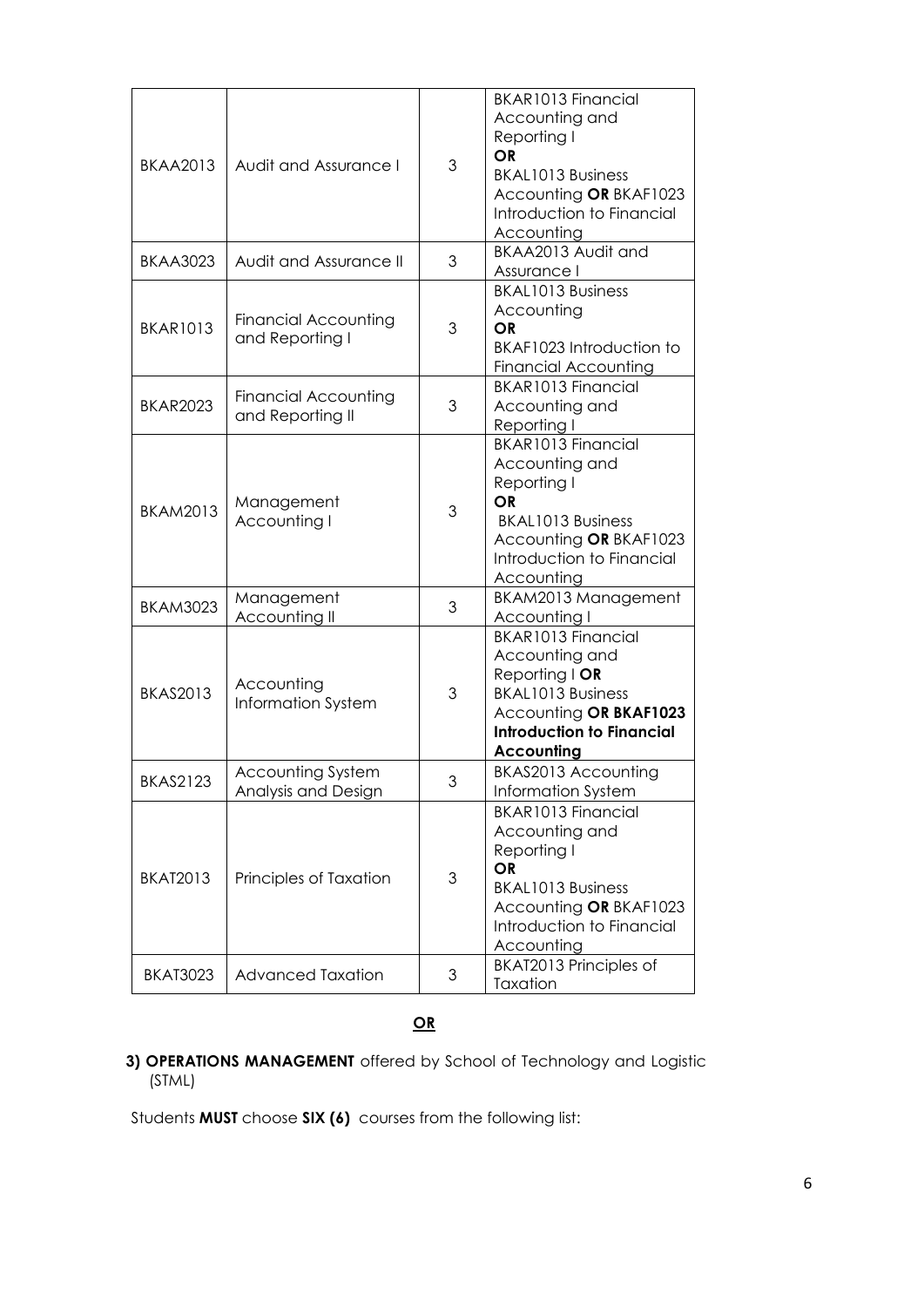| Code            | <b>Course Name</b>                                       | <b>Credit</b><br>hours | Prerequisite                                                                                                                                                                                                                                                                                                                                                                    |
|-----------------|----------------------------------------------------------|------------------------|---------------------------------------------------------------------------------------------------------------------------------------------------------------------------------------------------------------------------------------------------------------------------------------------------------------------------------------------------------------------------------|
| <b>BJIP2053</b> | Information System to<br>Manufacturing and<br>Operations | 3                      | <b>BJIB2033 Information</b><br>Technology &<br>Communication                                                                                                                                                                                                                                                                                                                    |
| <b>BJMP2033</b> | Production and<br>Operations<br>Management               | 3                      | <b>BJQK1103</b><br>Maths for Technology<br><b>AND</b><br><b>BJQP2013 Statiscal</b><br>Technique in Decision<br>Making<br><b>OR</b><br>BJQK1103 Maths for<br>Technology<br><b>AND</b><br>BJQK1203 Statistic for<br>Technology<br><b>OR</b><br>SQQS1013 Elementary<br>Statistics<br>OR<br>SQQM1063 Discrete Maths<br>OR SQQS1033 Data<br><b>Exploratory and</b><br>Generalization |
| <b>BJMP3023</b> | Design and Operations<br>Management                      | 3                      | <b>BJMP2033 Production and</b><br><b>Operations Management</b>                                                                                                                                                                                                                                                                                                                  |
| <b>BJMP3033</b> | <b>Inventory Management</b>                              | 3                      | <b>BJMP2033 Production and</b><br><b>Operations Management</b>                                                                                                                                                                                                                                                                                                                  |
| <b>BJMP3053</b> | <b>Operations Strategy</b>                               | 3                      | <b>BJMP2033 Production and</b><br><b>Operations Management</b>                                                                                                                                                                                                                                                                                                                  |
| <b>BJMP3073</b> | Purchasing and Supply<br>Chain Management                | 3                      | <b>BJMP2033 Production and</b><br><b>Operations Management</b>                                                                                                                                                                                                                                                                                                                  |
| <b>BJMQ3013</b> | Quality Management                                       | 3                      | <b>NONE</b>                                                                                                                                                                                                                                                                                                                                                                     |
| <b>BJMQ3113</b> | Quality Management<br>System                             | 3                      | <b>BJMQ3013 Quality</b><br>Management                                                                                                                                                                                                                                                                                                                                           |
| <b>BJTH3053</b> | Project Management                                       | 3                      | <b>NONE</b>                                                                                                                                                                                                                                                                                                                                                                     |
| BJTH3123        | Strategic Management<br>in Technology                    | 3                      | Have taken and passed<br>90 credit hours                                                                                                                                                                                                                                                                                                                                        |

# **OR**

# **4) LOGISTICS AND TRANSPORTATION** offered by School of Technology and Logistic (STML)

Students **MUST** choose **SIX (6)** courses from the following list:

| Code            | <b>Course Name</b>               | Credit<br>hours | Prerequisite |
|-----------------|----------------------------------|-----------------|--------------|
| <b>BPMG2013</b> | Transport Theory and<br>Practice | っ               | <b>NONE</b>  |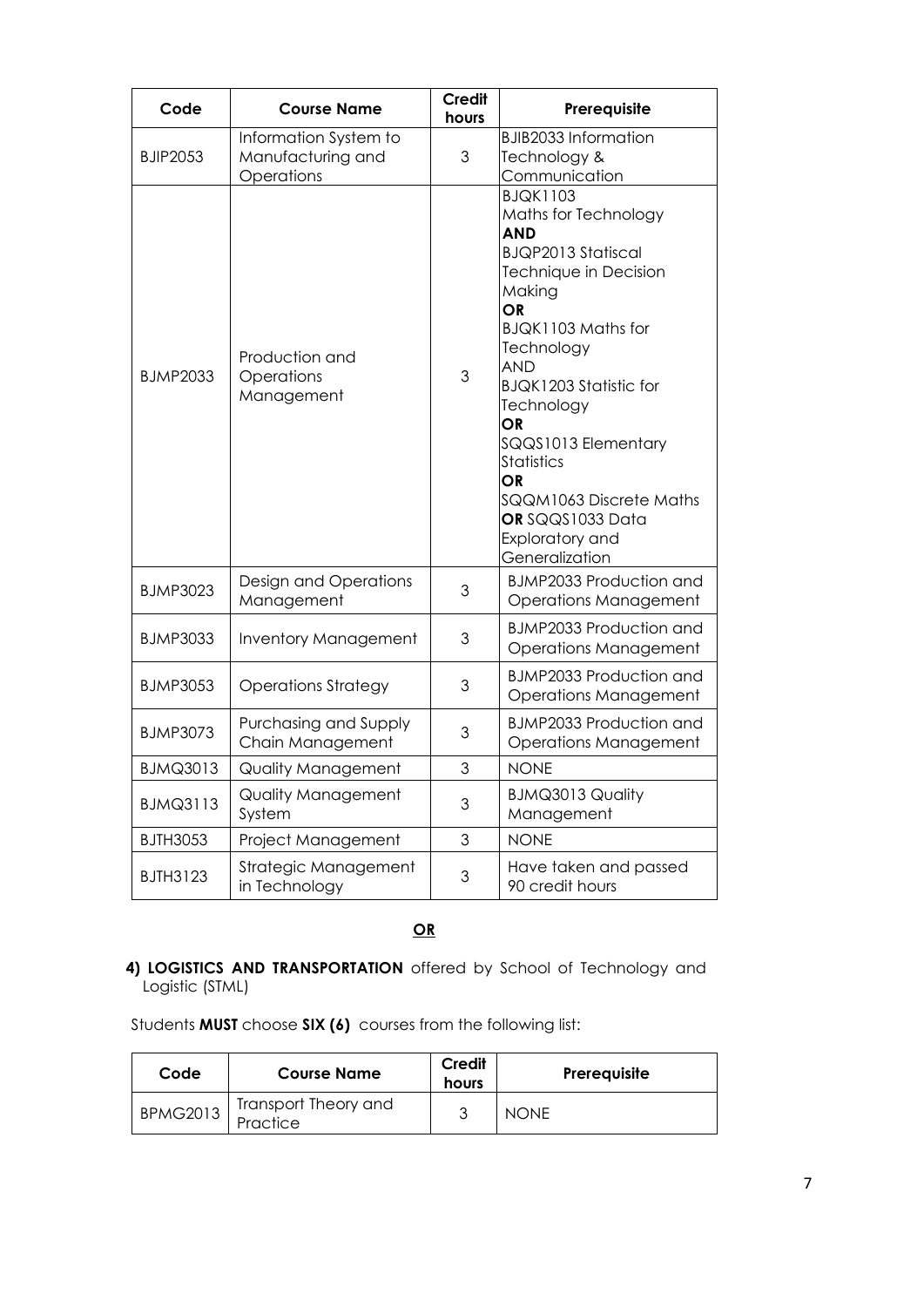| <b>BPMG3013</b> | Transport Planning and<br>Policy   | 3 | <b>BPMG2013 Transport</b><br><b>Theory and Practice</b> |
|-----------------|------------------------------------|---|---------------------------------------------------------|
| <b>BPMG3043</b> | Transport Information<br>System    | 3 | <b>BPMG2013 Transport</b><br><b>Theory and Practice</b> |
| <b>BPMG3053</b> | Road Transport<br>Management       | 3 | <b>BPMG2013 Transport</b><br><b>Theory and Practice</b> |
| <b>BPMG3063</b> | Rail Transport<br>Management       | 3 | <b>BPMG2013 Transport</b><br><b>Theory and Practice</b> |
| <b>BPMG3083</b> | Maritime Management                | 3 | <b>BPMG2013 Transport</b><br><b>Theory and Practice</b> |
| <b>BPMG3093</b> | Air Transport<br>Management        | 3 | <b>BPMG2013 Transport</b><br><b>Theory and Practice</b> |
| <b>BPMG3103</b> | Airport Planning and<br>Management | 3 | <b>BPMG2013 Transport</b><br><b>Theory and Practice</b> |
| <b>BPMG3113</b> | Logistics Management               | 3 | <b>BPMG2013 Transport</b><br><b>Theory and Practice</b> |
| <b>BPMG3133</b> | Warehouse<br>Management            | 3 | <b>BPMG2013 Transport</b><br><b>Theory and Practice</b> |

# **D. PROGRAMME ELECTIVES (12 CREDIT HOURS)**

Choose any of the **FOUR (4)** courses from the list below

| Code            | <b>Course Name</b>                  | <b>Credit</b><br><b>Hours</b> | Prerequisite                                                                                                                                              |
|-----------------|-------------------------------------|-------------------------------|-----------------------------------------------------------------------------------------------------------------------------------------------------------|
| <b>BKAT2013</b> | Principles of Taxation              | 3                             | BKAR1013 Financial<br>Accounting and<br>Reporting 1 $OR$<br><b>BKAL1013 Business</b><br>Accounting OR BKAF1023<br>Introduction to Financial<br>Accounting |
| BKAT3023        | <b>Advanced Taxation</b>            | 3                             | BKAT2013 Principles of<br>Taxation                                                                                                                        |
| <b>BWFF3013</b> | Corporate Finance                   | 3                             | BWFF2043 Advanced<br>Financial Management                                                                                                                 |
| BWFF3073        | Personal Finance                    | 3                             | BWFF2043 Advanced<br><b>Financial Management</b>                                                                                                          |
| <b>BWFN3013</b> | <b>Investment Analysis</b>          | 3                             | BWFF2043 Advanced<br>Financial Management                                                                                                                 |
| <b>BWFN3033</b> | Portfolio Management                | 3                             | BWFF2043 Advanced<br>Financial Management                                                                                                                 |
| <b>BWRR2033</b> | <b>Life and Health</b><br>Insurance | 3                             | BWRR1013 Risk and<br>Insurance AND BWFF2033                                                                                                               |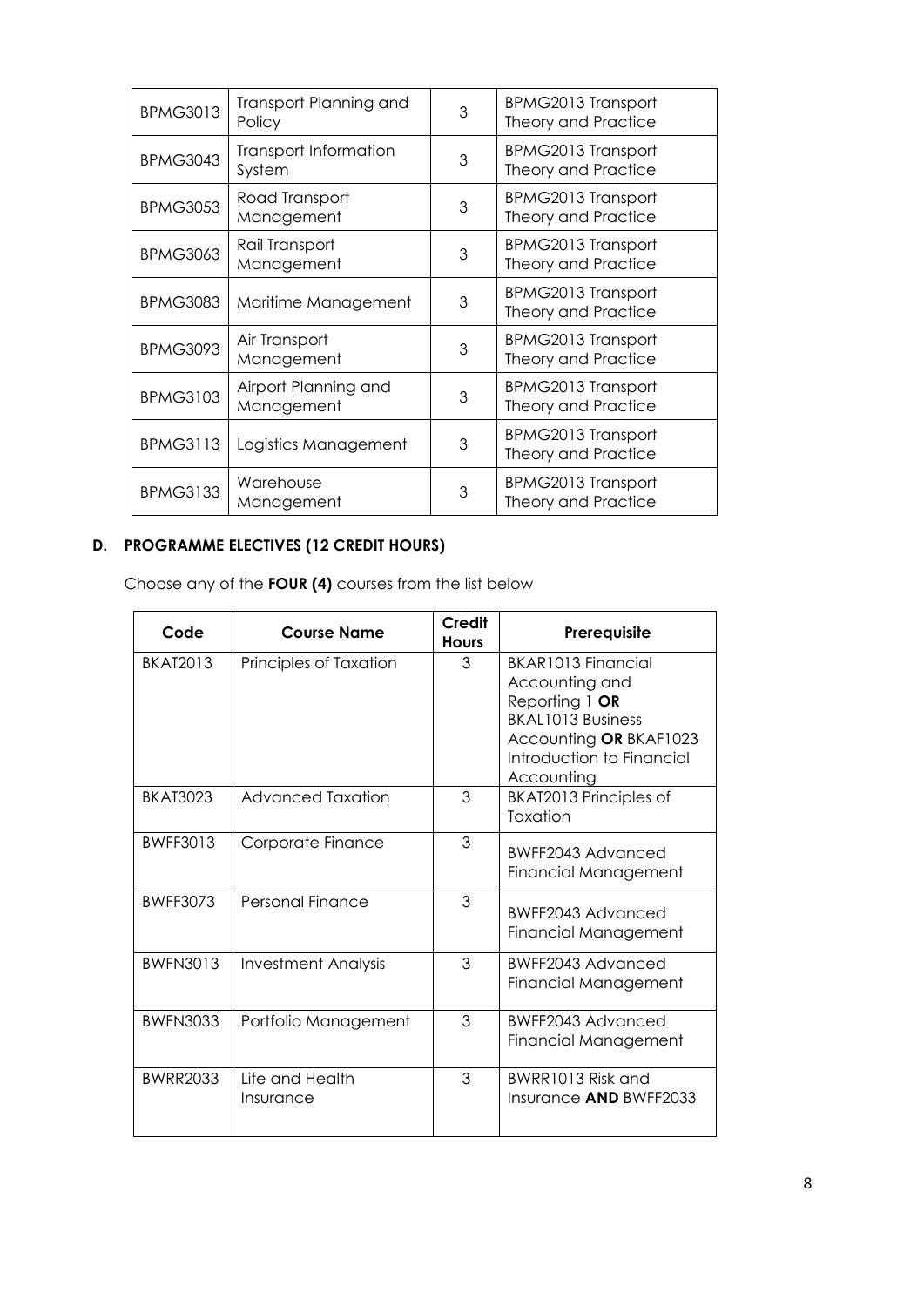| <b>BWRR2043</b> | <b>Insurance Company</b><br>Operations    | 3 | BWRR1013 Risk and<br>Insurance                                                                        |
|-----------------|-------------------------------------------|---|-------------------------------------------------------------------------------------------------------|
| <b>BWRR3023</b> | <b>Actuarial Science</b>                  | 3 | <b>BWFF2033 Financial</b><br>Management                                                               |
| <b>BWRR3053</b> | Reinsurance                               | 3 | BWRR1013 Risk and<br>Insurance                                                                        |
| <b>BWRR3063</b> | <b>Financial Risk</b><br>Management       | 3 | BWFF2043 Advanced<br><b>Financial Management</b>                                                      |
| <b>BWRR3073</b> | <b>Credit Risk</b><br>Management          | 3 | <b>BWFF2033 Financial</b><br>Management                                                               |
| <b>BWRR3083</b> | Marine and Aviation<br>Insurance          | 3 | BWRR1013 Risk and<br>Insurance                                                                        |
| <b>BWRR3103</b> | <b>Estate Planning</b>                    | 3 | <b>BWFF2033 Financial</b><br>Management                                                               |
| <b>BWRR3113</b> | <b>Retirement Planning</b>                | 3 | <b>BWFF2033 Financial</b><br>Management                                                               |
| BWRS2013        | Takaful                                   | 3 | <b>TIADA</b>                                                                                          |
| <b>BWRZ3993</b> | Project Paper                             | 3 | <b>BPMN 3143 Research</b><br>Methodology<br><b>AND</b><br>have completed at least<br>100 credit hours |
| <b>GLUE3013</b> | Insurance Law                             | 3 | <b>NONE</b>                                                                                           |
| SBLE3173        | English for Professional<br>Communication | 3 | SBLE3123 English<br>Proficiency III                                                                   |

## **E. FREE ELECTIVE (3 CREDIT HOURS)**

Students can choose **ONE (1)** course offered by other programme within school or any course offered by other schools subject to the following:

- i. Must fulfill prerequisite course if any.
- ii. Equivalent courses are not considered as free elective

### iii. **PROPOSED COURSE REGISTRATION FOR BACHELOR OF RISK MANAGEMENT AND INSURANCE WITH HONOURS [BRMI (HONS)]**

| Code                   | 1st Semester                   | <b>Credit</b><br><b>Hours</b> | Code                 | 2nd Semester             | <b>Credit</b><br><b>Hours</b> |
|------------------------|--------------------------------|-------------------------------|----------------------|--------------------------|-------------------------------|
|                        | BPMN1013 Introduction to       | 3                             |                      | BPMM1013 Introduction to | 3                             |
|                        | SADN 1013 Management           | 3                             |                      | BWFF 2033   Marketing    | 3                             |
|                        | SADN1033 Islamic and Asian     | 3                             | STID1103   Financial |                          | 3                             |
| SBLE 1063 Civilization |                                | 3                             |                      | Management               |                               |
| <b>BKAF1023</b>        | Malaysian Nationhood           | 3                             |                      | SQQS1013   Computer      | 3                             |
|                        | Studies                        |                               | SBLE2113             | Applications in          | 3                             |
|                        | BWRR1013 English Proficiency I | 3                             |                      | SADE 1013   Management   |                               |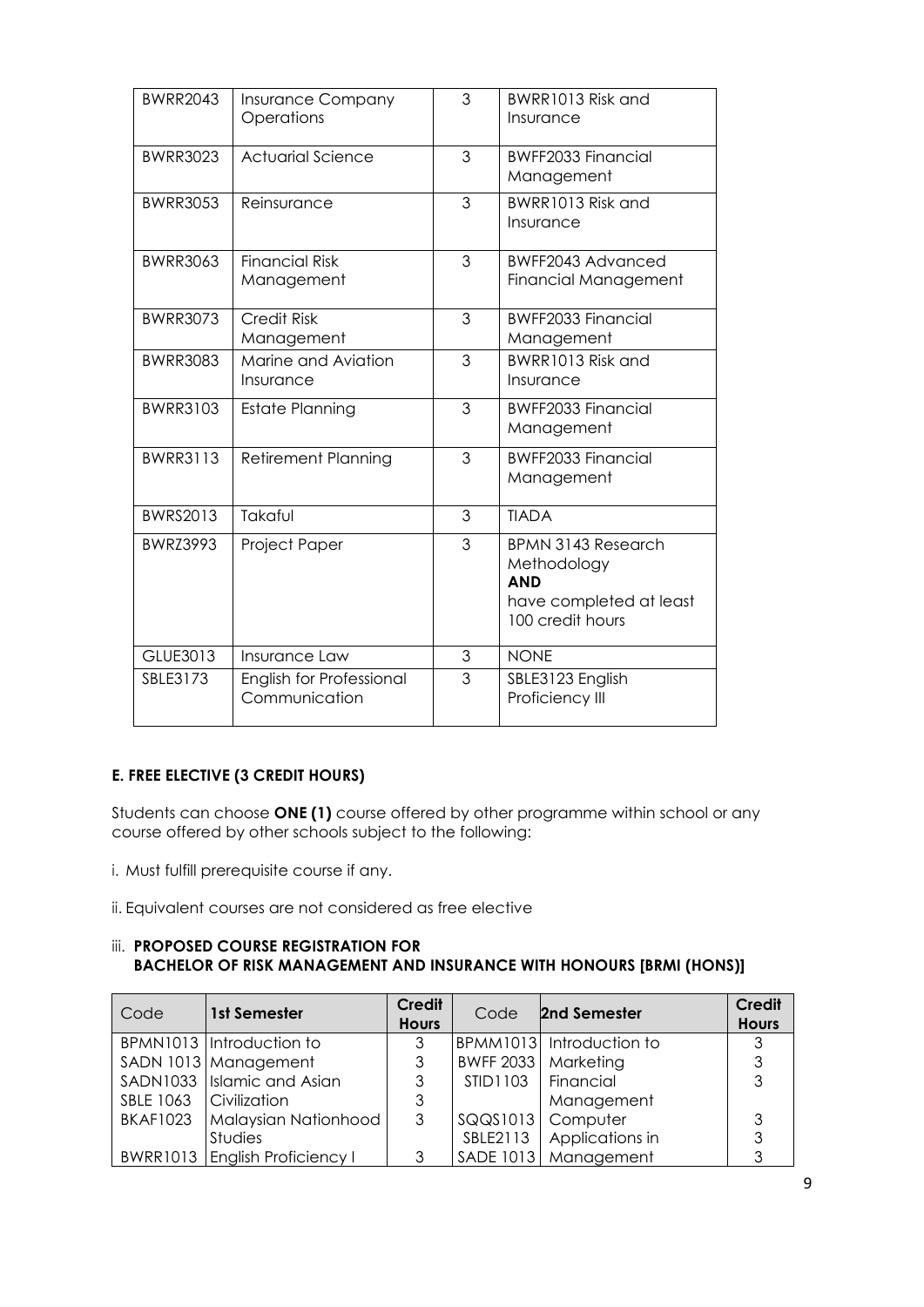| <b>TOTAL</b>            |                                                      | 15                 |                                    | <b>TOTAL</b>                                     |                                       |
|-------------------------|------------------------------------------------------|--------------------|------------------------------------|--------------------------------------------------|---------------------------------------|
|                         | Minor 6                                              |                    |                                    |                                                  |                                       |
|                         | Insurance Seminar<br>Programme Elective 4<br>Minor 5 | 3<br>$\frac{3}{3}$ | <b>BWRX4908 Practicum</b>          |                                                  | 8                                     |
|                         | Risk Management and                                  |                    |                                    |                                                  |                                       |
| <b>BWRR3093</b>         | Strategic<br>Management                              | 3<br>3             |                                    |                                                  |                                       |
| Code<br><b>BPMN3023</b> | 7th semester                                         | <b>Hours</b>       | Code                               | <b>8th Semester</b>                              | <b>Hours</b>                          |
|                         |                                                      | <b>Credit</b>      |                                    |                                                  | <b>Credit</b>                         |
| <b>TOTAL</b>            |                                                      | 15                 | <b>TOTAL</b>                       |                                                  | 15                                    |
| <b>VXXXXXXX</b>         | Minor 3                                              | 3                  |                                    | Free Elective                                    |                                       |
|                         | Programme Elective 3                                 | 3                  |                                    | Minor 4                                          |                                       |
|                         | <b>Decision Making</b>                               |                    |                                    | Governance                                       |                                       |
| <b>BWRR3133</b>         | Risk Analysis and                                    | 3                  |                                    | Corporate                                        | $\begin{array}{c} 3 \\ 3 \end{array}$ |
| <b>BWRR3043</b>         | <b>Employee Benefits</b><br>Management               | 3                  | <b>BPMN3143</b><br><b>BWRR3123</b> | Research<br>Methodology                          | 3                                     |
| <b>BPMN3123</b>         | <b>Management Ethics</b>                             | 3                  | <b>BWRR3153</b>                    | <b>Risk Financing</b>                            | 3                                     |
| Code                    | <b>5th Semester</b>                                  | <b>Hours</b>       | Code                               | 6th semester                                     | <b>Hours</b>                          |
|                         |                                                      | Credit             |                                    |                                                  | <b>Credit</b>                         |
| <b>TOTAL</b>            |                                                      | 19                 | <b>TOTAL</b>                       |                                                  | 19                                    |
|                         | Co-curriculum                                        |                    |                                    |                                                  |                                       |
| <b>VXXXXXXX</b>         | Minor 1                                              |                    | <b>VXXXXXXX</b>                    | Co-curriculum                                    |                                       |
|                         | Programme Elective 1                                 | 3                  |                                    | Minor <sub>2</sub>                               | 3                                     |
|                         | <b>English Proficiency III</b>                       | 3                  |                                    | Programme Elective 2                             | $\frac{3}{3}$                         |
| SBLE3123                | <b>Ethnics Relation</b>                              | 3                  | <b>GLUL2023</b>                    | <b>Business Law</b>                              |                                       |
| <b>SADN1043</b>         | Management                                           | 3                  | <b>BEEB2033</b>                    | <b>Applied Economics</b>                         | $\mathfrak{S}$                        |
| <b>BWFF 2043</b>        | Economics<br><b>Advanced Financial</b>               | 3                  | <b>BWRR3143</b>                    | Property and Liability<br><b>Risk Management</b> | 3                                     |
| BEEB1013                | Principles of                                        | 3                  | <b>BWRR3033</b>                    | <b>Risk Management</b>                           | 3                                     |
| Code                    | 3rd Semester                                         | <b>Hours</b>       | Code                               | <b>4th Semester</b>                              | <b>Hours</b>                          |
|                         |                                                      | <b>Credit</b>      |                                    |                                                  | <b>Credit</b>                         |
| <b>TOTAL</b>            |                                                      | 19                 | <b>TOTAL</b>                       |                                                  | 19                                    |
|                         |                                                      |                    |                                    | Co-curriculum                                    |                                       |
|                         |                                                      |                    |                                    | Entrepreneurship                                 |                                       |
|                         | Risk and Insurance<br>Co-curriculum                  |                    |                                    | English Proficiency II<br>Introduction to        |                                       |
|                         | <b>Financial Accounting</b>                          |                    | <b>VXXXXXXX</b>                    | Statistics                                       | 1                                     |
| <b>VXXXXXXX</b>         | Introduction to                                      | 1                  |                                    | Introductions to                                 |                                       |

**Total Overall Credit Hours: 129 Credit Hours**